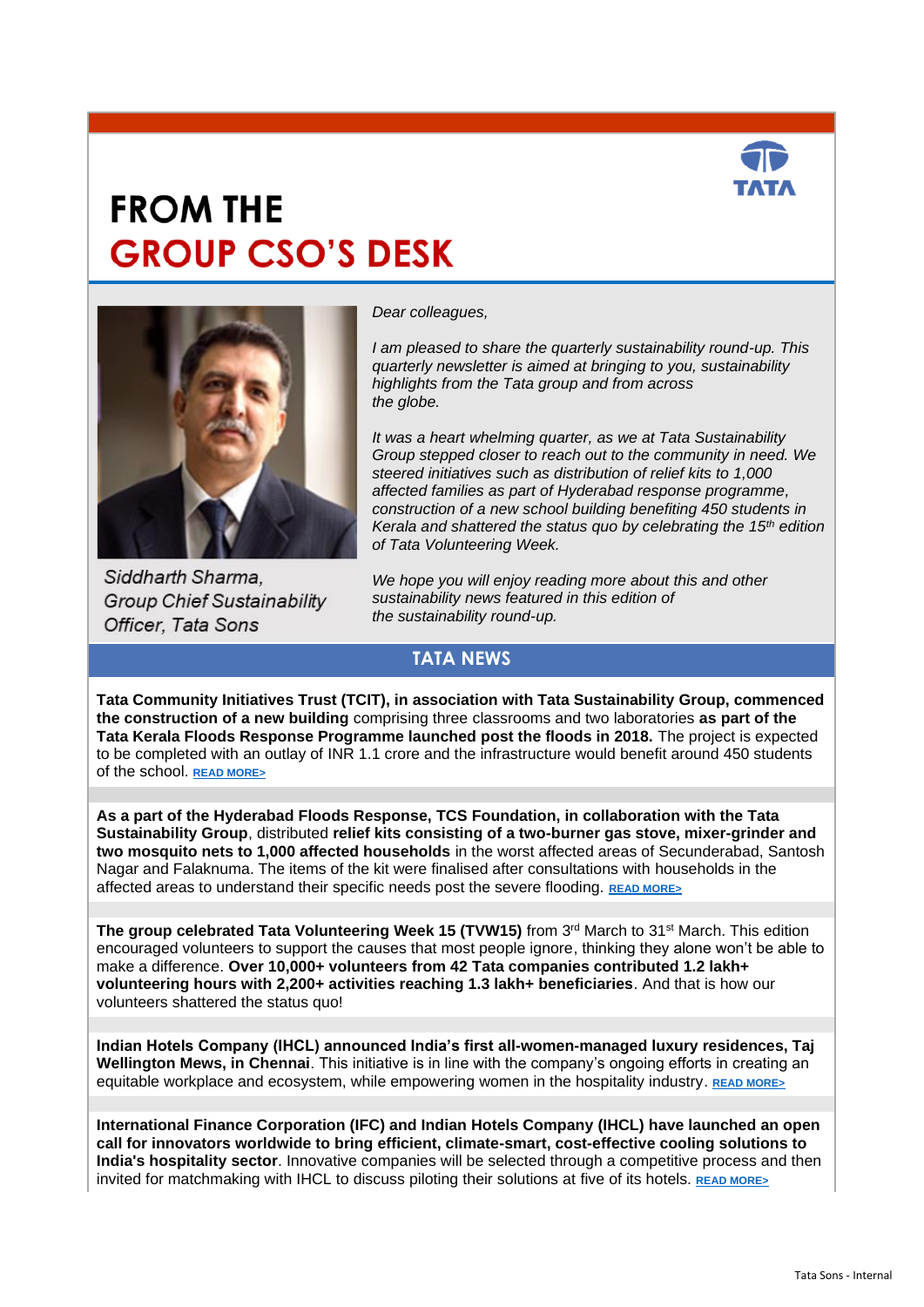**Land Rover is partnering with the Royal Geographical Society (with IBG) to launch the 2021 Earth Photo competition** – inspiring people to get out into the landscape and appreciate their surroundings. Earth Photo is an international photography competition that aims to promote environmental and geographical issues by revealing the stories behind the winning images and videos. **[READ MORE>](https://www.tataworld.com/news/openinside/land-rover-royal-geographical-society-earth-photo-challenge)**

**India's rapid adoption of renewable energy has been bolstered with the rollout of the first live solar energy trading project in Delhi, spearheaded by Tata Power DDL** and Australian technology company Power Ledger in collaboration with India Smart Grid Forum (ISGF). The landmark project uses Power Ledger's blockchain-enabled technology to facilitate peer-to-peer (P2P) trading of electricity from over 2MW of solar PV systems between multiple consumers in its licensed area of North Delhi. **[READ MORE>](https://www.tataworld.com/news/openinside/tata-power-ddl-rolls-out-live-peer-to-peer-solar-energy-trading)**

**Tata Power announced that TP Saurya, the wholly owned subsidiary of The Tata Power Company, has signed a Power Purchase Agreement (PPA) with Tata Steel (TSL)** to develop a 15 MW solar project at Jamshedpur, Jharkhand. The plant is expected to generate an average of 32 MUs of energy per year and will annually offset approximately average 25.8 million kg of CO2. **[READ MORE>](https://www.tataworld.com/news/openinside/tata-power-to-provide-green-power-in-jharkhand-to-tata-steel)**

**Tata Steel has collaborated with CII Green Business Centre to develop a GreenPro framework**, GreenPro Ecolabel, to manufacture steel rebars, a first of a kind initiative in India, that would help the steel sector reduce the carbon footprint while manufacturing steel products. **[READ MORE>](https://www.tataworld.com/news/openinside/tata-steel-cii-greenpro-framework-for-steel-rebars)**

**Tata Steel has joined a first-of-its-kind network of heavy industries and civil society groups that will provide a global framework for decarbonising heavy industries as part of the COVID-19 economic recovery plan.** The framework has set out six core principles, each of which represent an essential lever that policymakers can use to ensure the successful decarbonisation of steel, cement, chemicals and other heavy industries. **[READ MORE>](https://www.tataworld.com/news/openinside/tata-steel-backs-decarbonising-heavy-industries-framework)**

#### **NEWS FROM AROUND THE WORLD**

**Italian firm Maire Tecnimont** S.p.A.'s arms NextChem, Stamicarbon and MET Development (MET DEV) have teamed up with Adani Enterprises to develop green hydrogen projects in India. **[READ MORE>](https://www.mairetecnimont.com/en/media/press-releases/maire-tecnimont-group-and-adani-enterprises-ltd-team-develop-green-hydrogen-projects-india)** 

As extreme weather events becoming more frequent and more costly, companies, investors and financial organizations are scrambling to assess increased physical risk to companies. **New research from WRI shows that guidelines for spotting and disclosing physical climate risks is spotty at best, leaving firms and investors vulnerable to unexpected financial losses**. **[READ THE ARTICLE>](https://www.wri.org/blog/2021/02/patchy-guidance-companies-may-have-climate-risk-blind-spots?utm_campaign=wridigest&utm_source=wridigest-2021-2-23&utm_medium=email&utm_content=title)**

The Circular Electronics Partnership (CEP) has brought together a group of pioneering global organizations and more than 50 experts from the electronics value chain over the past year, **to start the first private sector alliance for circular electronics**. CEP's vision seeks to maximize the value of components, products and materials through their full lifecycles using safe and fair labor and depending on only circular resources. **[READ MORE>](https://www.wbcsd.org/Programs/Circular-Economy/News/Circular-Electronics-Partnership-CEP-The-first-private-sector-alliance-for-circular-electronics)**

#### **RESOURCES**



ETC-TERI's seminal work on '**The Potential Role of Hydrogen in India'** is a first-ofits-kind, cross-sector assessment for how hydrogen technologies can support the transition to a zero-carbon energy system in India**. [READ MORE>](https://www.tatasustainability.com/pdfs/Resources/Report_on_The_Potential_Role_of_Hydrogen_in_India_Harnessing_the_Hype.pdf)**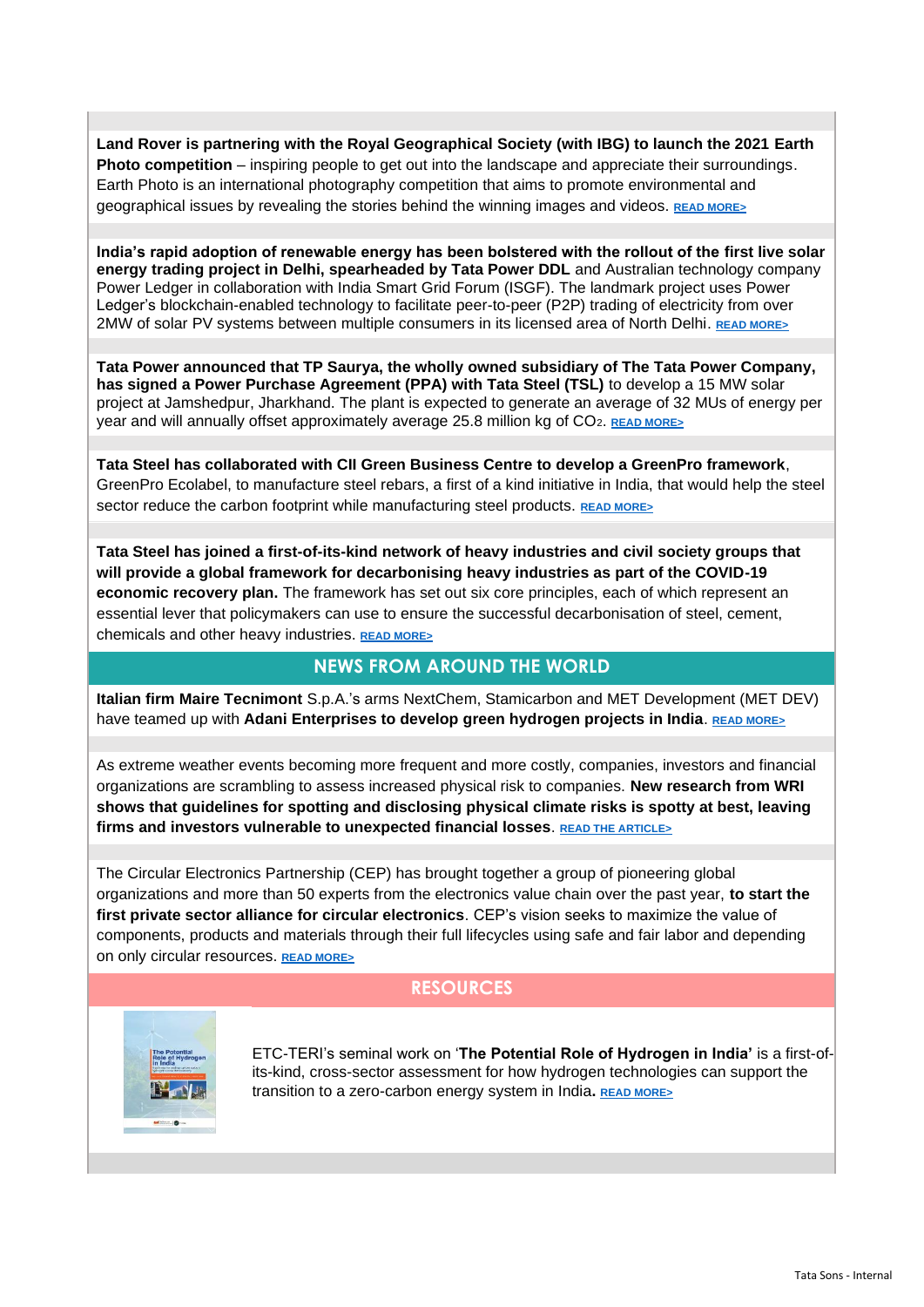

**"Toward Common Metrics and Consistent Reporting of Sustainable Value Creation"** proposes a common, core set of metrics and recommended disclosures that the World Economic Forum International Business Council members could use to align their mainstream reporting and, in so doing, reduce fragmentation and encourage faster progress towards a systemic solution. **[READ THE REPORT>](https://www.tatasustainability.com/pdfs/Resources/Toward_Common_Metrics_and_Consistent_Reporting_of_Sustainable_Value_Creation.pdf)**



WBCSD released **the Circular Transition Indicators (CTI) framework version 2.0 and the accompanying online tool that was jointly developed with more than 30 companies**. The CTI process helps companies' scope and prepare their assessment and interpret the results, understand risks and opportunities, prioritize actions and establish SMART targets to monitor progress. **[READ THE FRAMEWORK>](https://www.tatasustainability.com/pdfs/Resources/WBCSD_and_more_than_30_companies_launched_the_Circular_Transition_Indicators_framework_version_2.0.pdf)**



**Vision 2050: Time to Transform** by WBCSD, provides the business community with comprehensive guidance on how it can lead the transformations needed if we are to realize a shared vision of a world in which more than nine billion people can live well, within planetary boundaries, by 2050. **[READ THE REPORT>](https://www.wbcsd.org/contentwbc/download/11765/177145/1)**



**SDG Sector Roadmap for the electric utilities sector** by WBCSD. Put together in collaboration with 11 of the world's leading electric utility companies, including Tata Power, to explore, articulate and set a course to realising the unique potential of this sector to contribute to the SDG agenda. **[READ MORE>](https://www.tatasustainability.com/pdfs/NewsArticle/Sector_Transformation_An_SDG_Roadmap_for_Electric_Utilities.pdf)**



**Water Circularity Metrics tool and Guidance** launched by WBCSD in partnership with Beverage Industry Environmental Roundtable (BIER) enables companies to quantify their water circularity performance and monitor progress in the transition from linear to circular water management. **[ACCESS THE TOOL HERE>](https://www.wbcsd.org/Programs/Food-and-Nature/Water/Resources/Water-Circularity-Metric-Tool-and-guidance-note)** 



While we rely on governments to move the dial on climate ambition before COP 26, its corporate responsibility that's driving decarbonization across

### **WHAT WE ARE WATCHING**



Adding further impetus to India's solar revolution and preparing for a #futureready India, **Tata Power has launched its first ever pan-India digital and print**